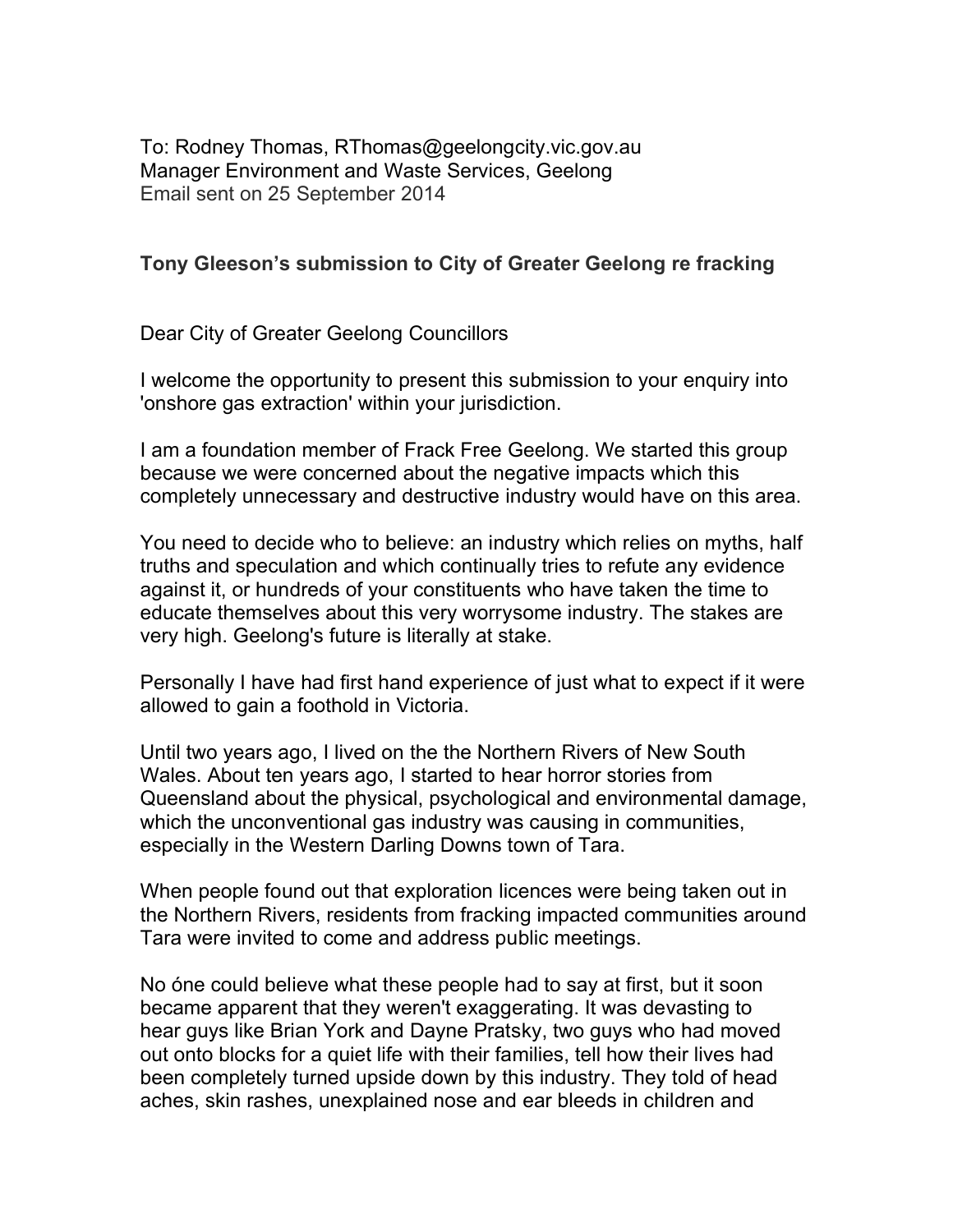grandchildren. They spoke of untreated toXic 'produced water' being used as dust suppressants on local roads; of water which they could ignite a la the film Gaslands; of their previously quiet backwater existance being turned into a 24/7 noisy and light polluted industrial zone.

Rather than just giving up, they felt that they had a responsibility to warn other areas so that they could organize and stop the same destruction happening to all aspects of their communities.

The fracking companies promised lots of jobs and economic development, but the reality proved to be the quite different. There were very few jobs for locals, the majority were given to flyin flyout workers, who contributed very little to the local economy and took most of their money with them when they returned to their homes. They stayed in completely self sufficient camps while working, so contributed very little locally.

The industry also put increased pressure on local infrastructure like roads, but didn't contribute anything to help local councils maintain these. Additionally, the companies involved were mostly owned by overseas entities, so the profits went offshore. The social fabric of their communities were also torn asunder as they sponsored influencial groups in town. Anyone who dared to speak out publicly against or voice concerns was vilified.

After these meetings, many anti fracking groups were started up. I was part of one at Ballina. We set out to inform the community there about what was happening in Queensland. This meant we had to learn more ourselves. We became part of a rapidly growing network of community groups and academics who shared information, pictures, stories and independent research. This network included people from fracking impacted communities and academics in other countries, mostly the United States.

We contacted as many people as we could. People like Doctor Mariann Lloyd-Smith from the National Toxics Network, Doctor Merryn Redenbach from Doctors for the Environment Australia(DEA) Fiona Armstrong from Climate and Health Alliance(CAHA) and Drew Hutton from Lock the Gate.

I went to many forums, conferences and seminars on the topic. This left me with absolutely no doubt that this industry must be resisted because it had so many things against it.

It didn't contribute much, if anything to the local economy. It contaminated